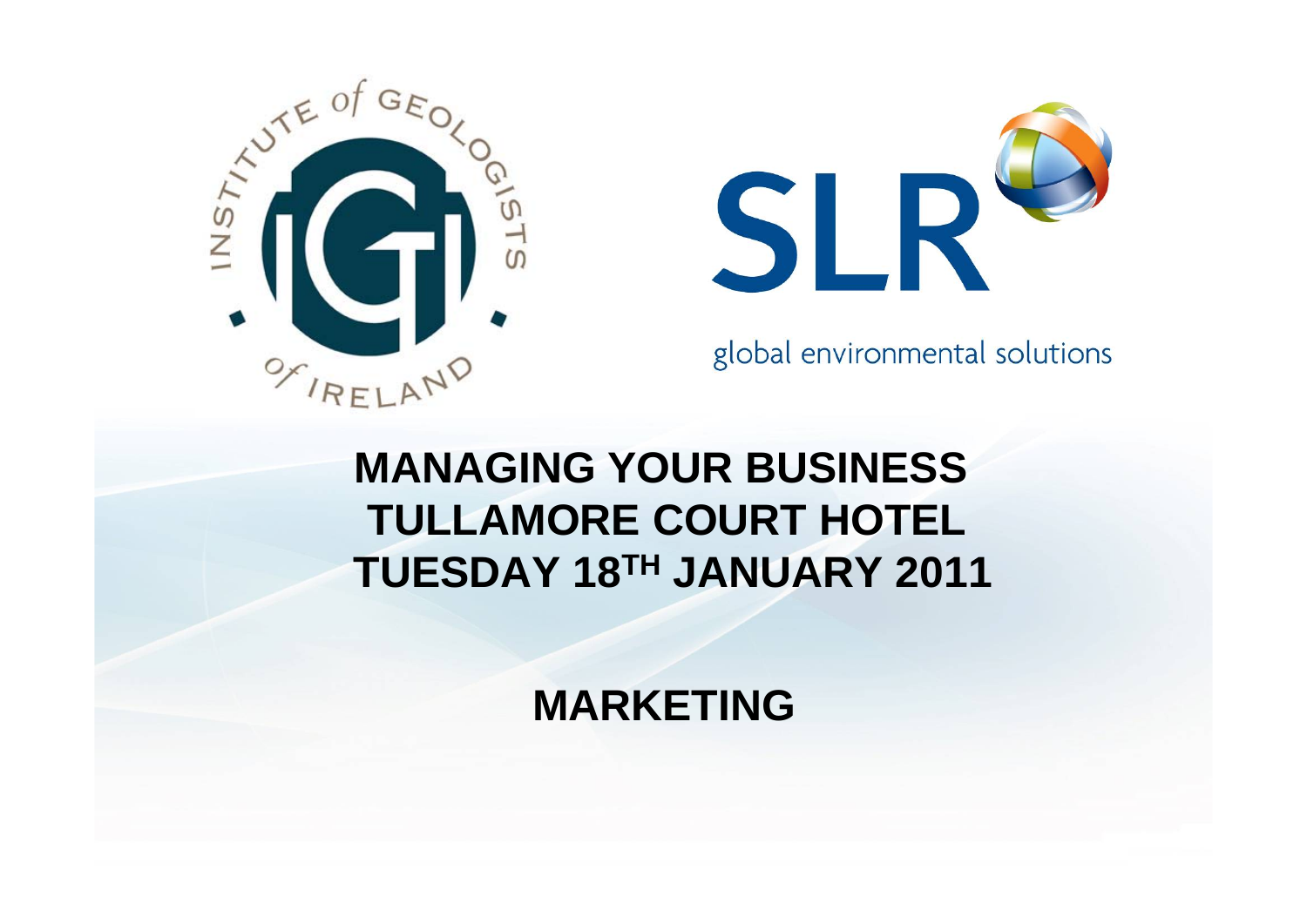### **TOPICS**

Looking for business What are my core skills? What services am I selling? Who are my customers? - empathise Marketing to existing customers (80/20 rule) Trust & confidence – less fun than seductionAttracting new clients Seduction – conferences, publications Marketing Plan Website, tendering, international work Implementation – budget & accounting

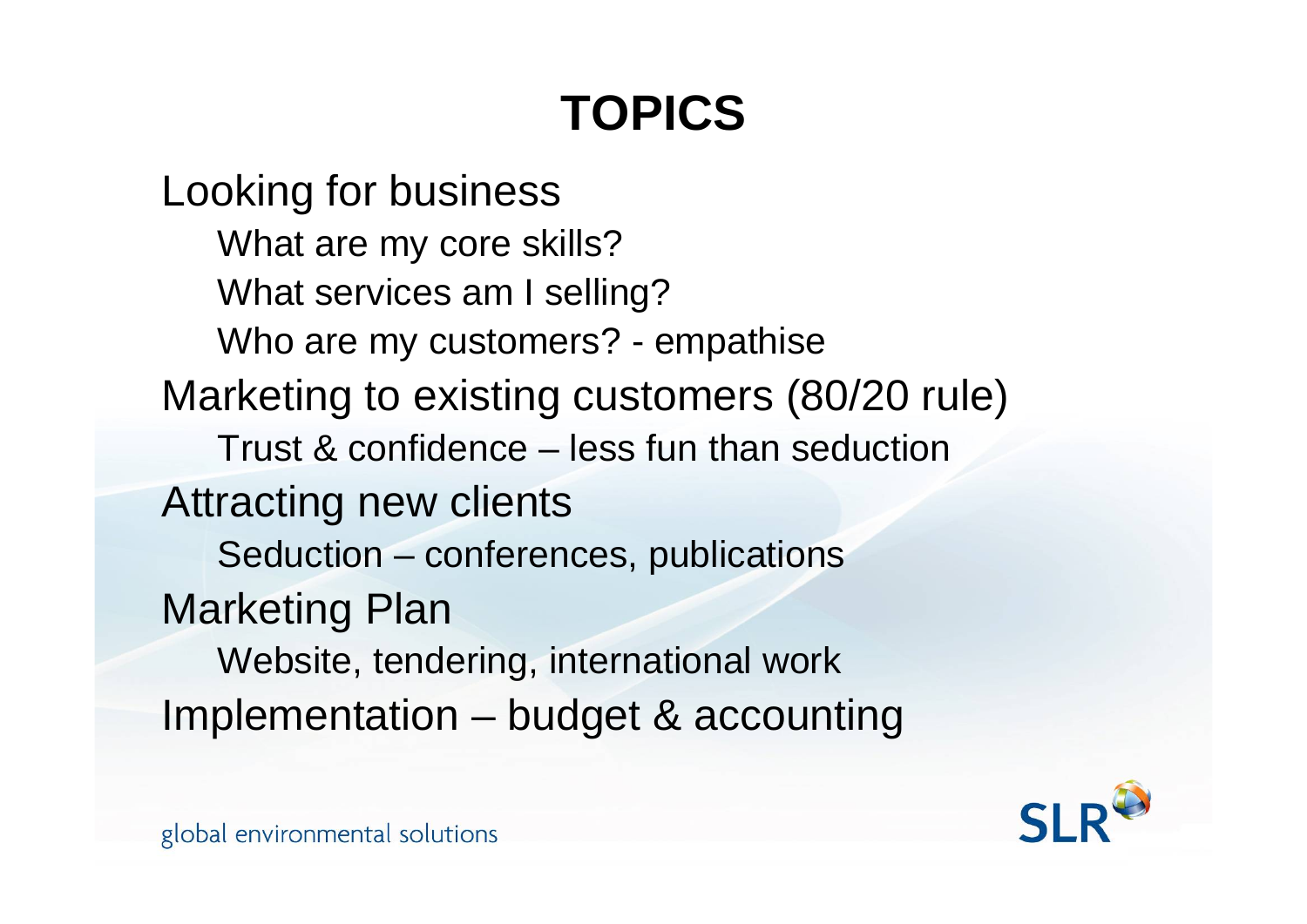### **Selling Products & Services Geoservices**

- Product mud logging equipment
- Services
	- •Geological data gathering and interpretation
	- Drilling engineering

#### **Easy to sell**

- Undifferentiated offering
- USP Quality & reliability
- Geologists with cop on

#### **How?**

Brochures, advertising in trade journals, stands at trade shows, sponsorship of events,  $\overrightarrow{f}$  face to face meetings with the customers





#### **"TRUST & CONFIDENCE**"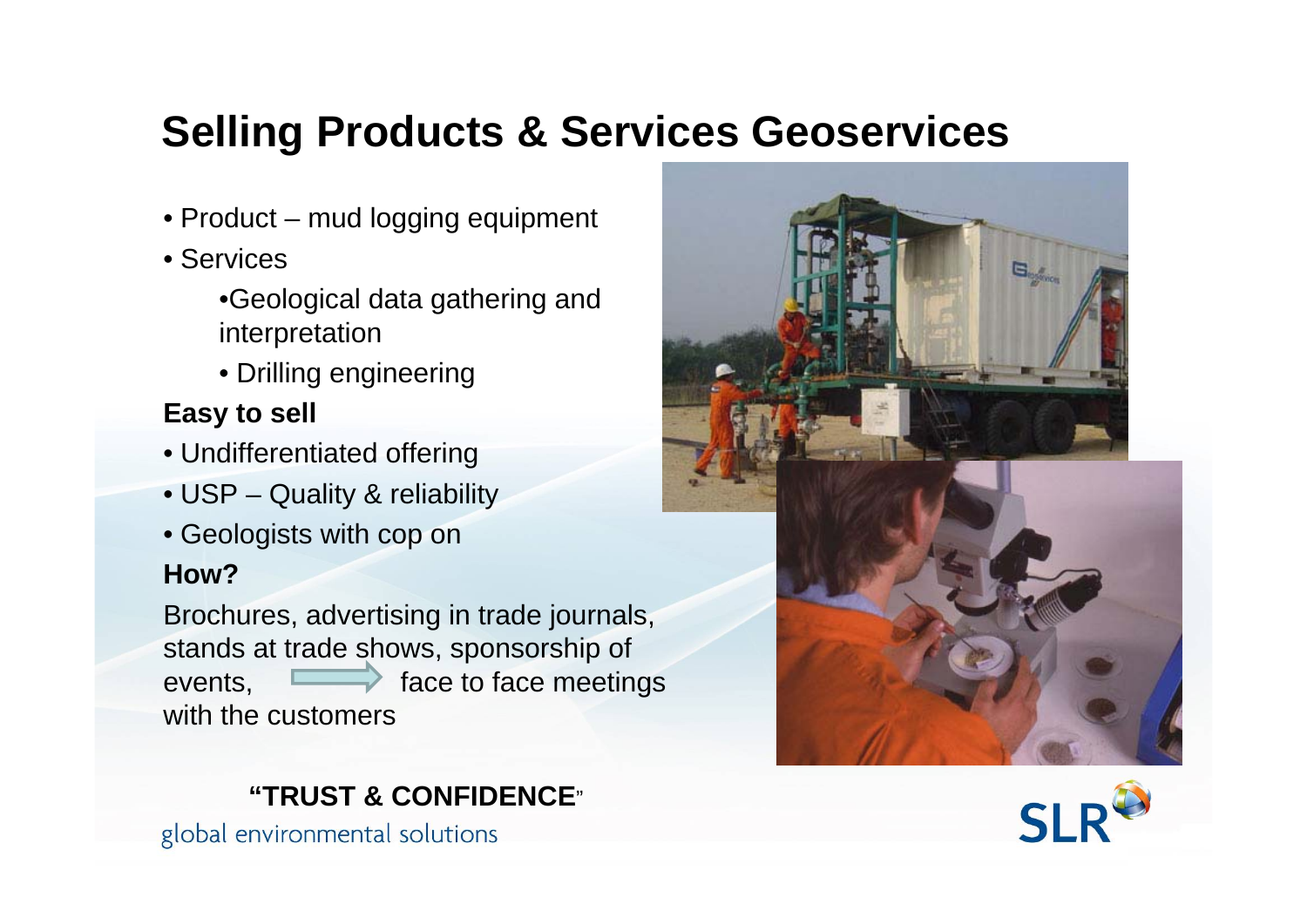### **Selling Yourself – Sole Trader**

- Qualifications
- Core competencies
- Additional Training
- Experience
- Reputation

"only as good as your last job"

#### How?

24/7 on the job

- Always go the extra mile
- Problem solve
- Share experiences

Constantly update CV Form alliancesFace 2 face meetings with potential customers





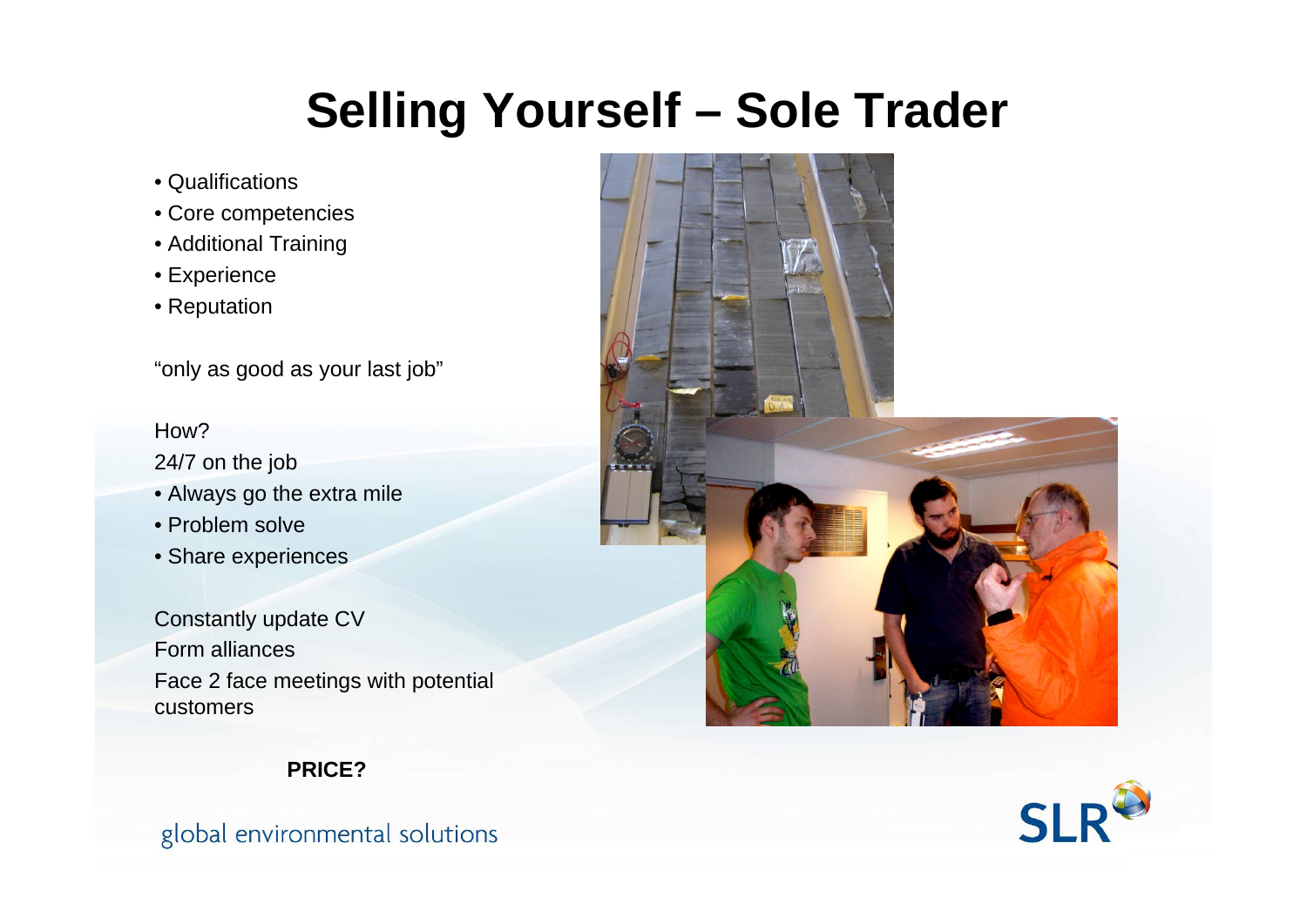#### **Selling the Geological Consultancy Service Company**

Attracting new clients Seduction – conferences, publications, brochures, branding

Marketing Plan Website, tendering, international work

Implementation – budget & accounting

#### BUT WHAT ARE WE SELLING?



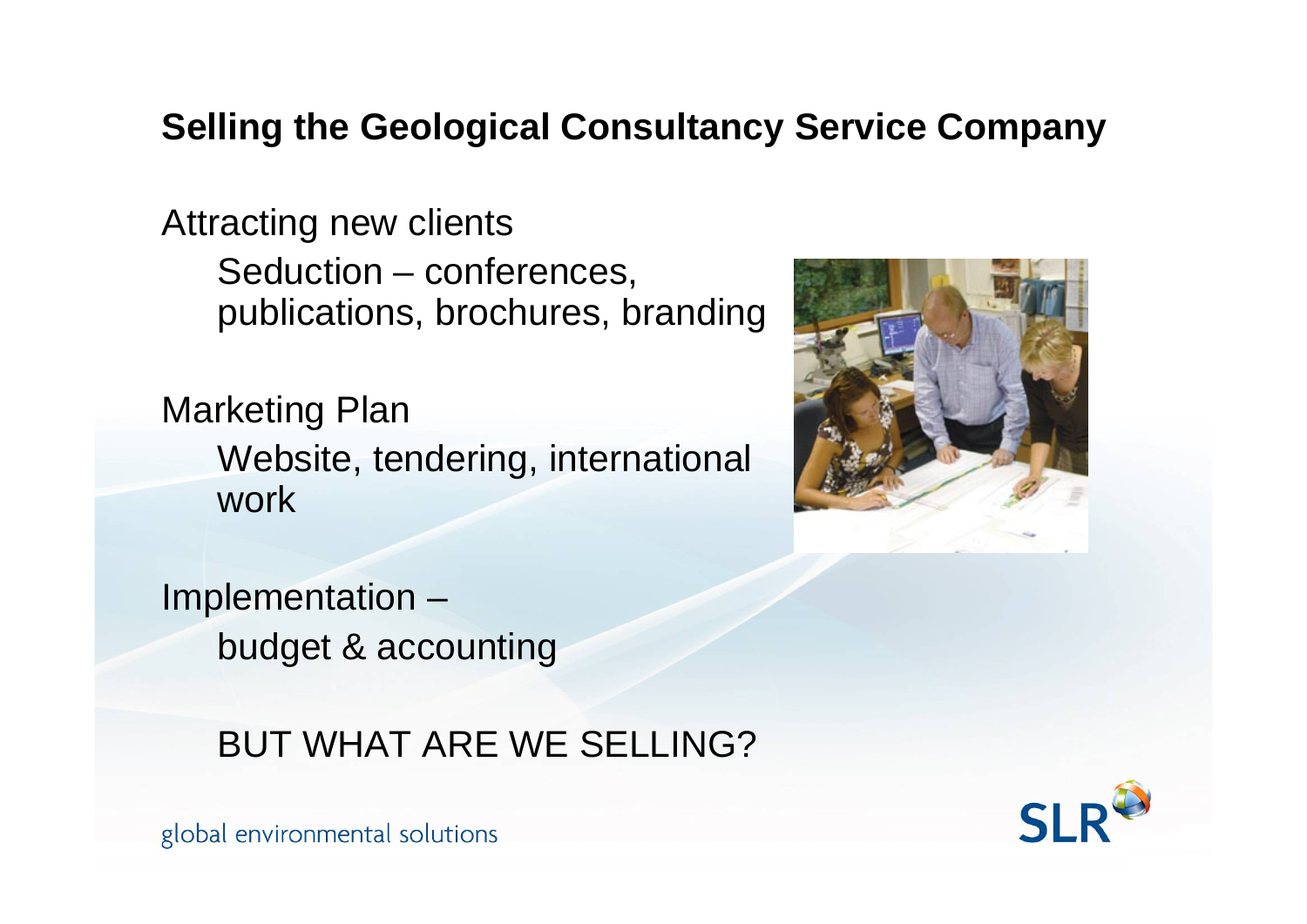## Exercise 1: What am I selling?



### **Planting Your Own Sunflower**

Source: Rob Ryan, Smartups

**Core Competency** What do you well, better than anyone else?

**Products & Markets** How many markets and applications can you think of where it might fit?

**Underlying Assumptions** Without a stem, there is no flower. What key assumptions is your business based upon?

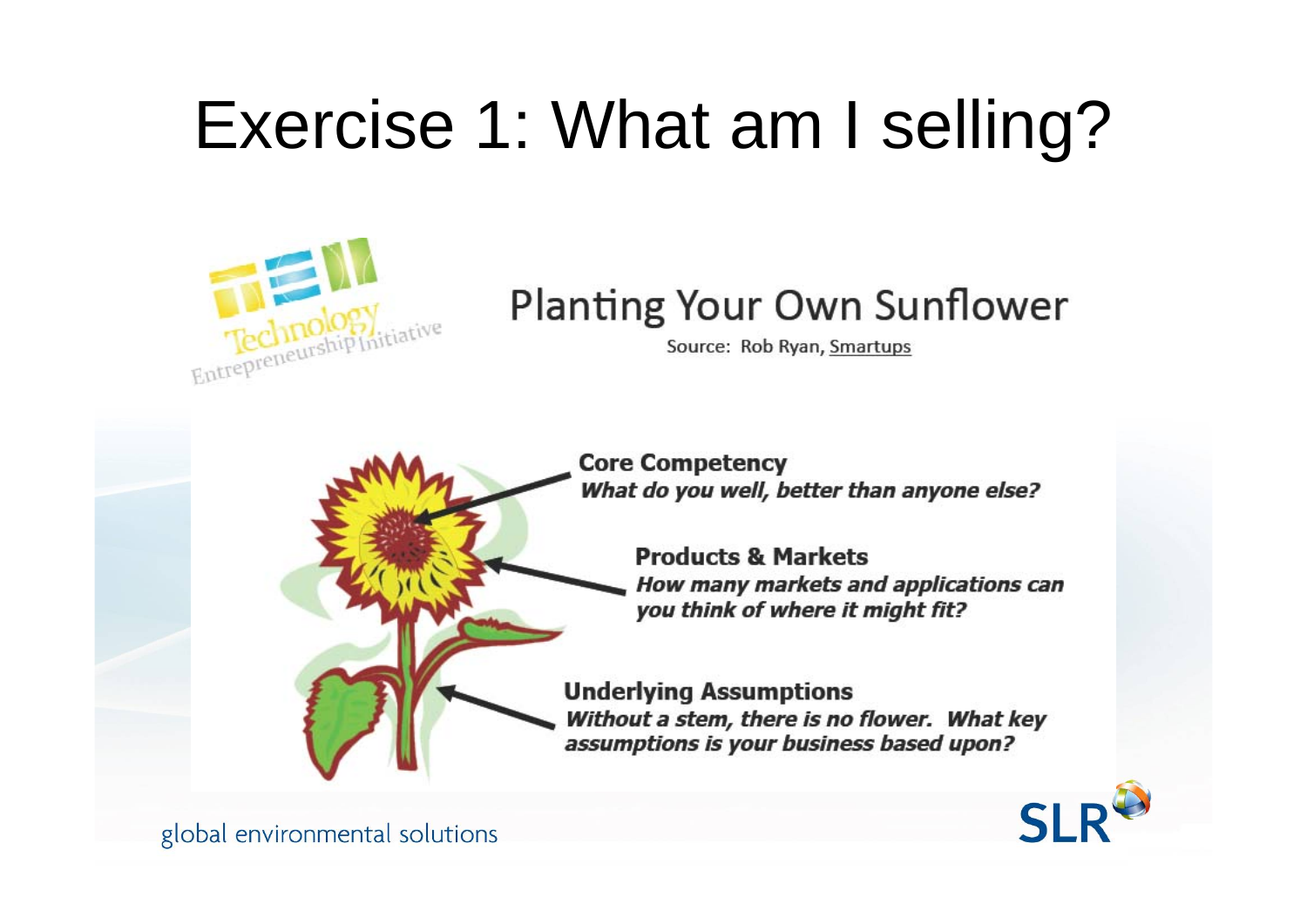### Exercise 2 WEBSITE



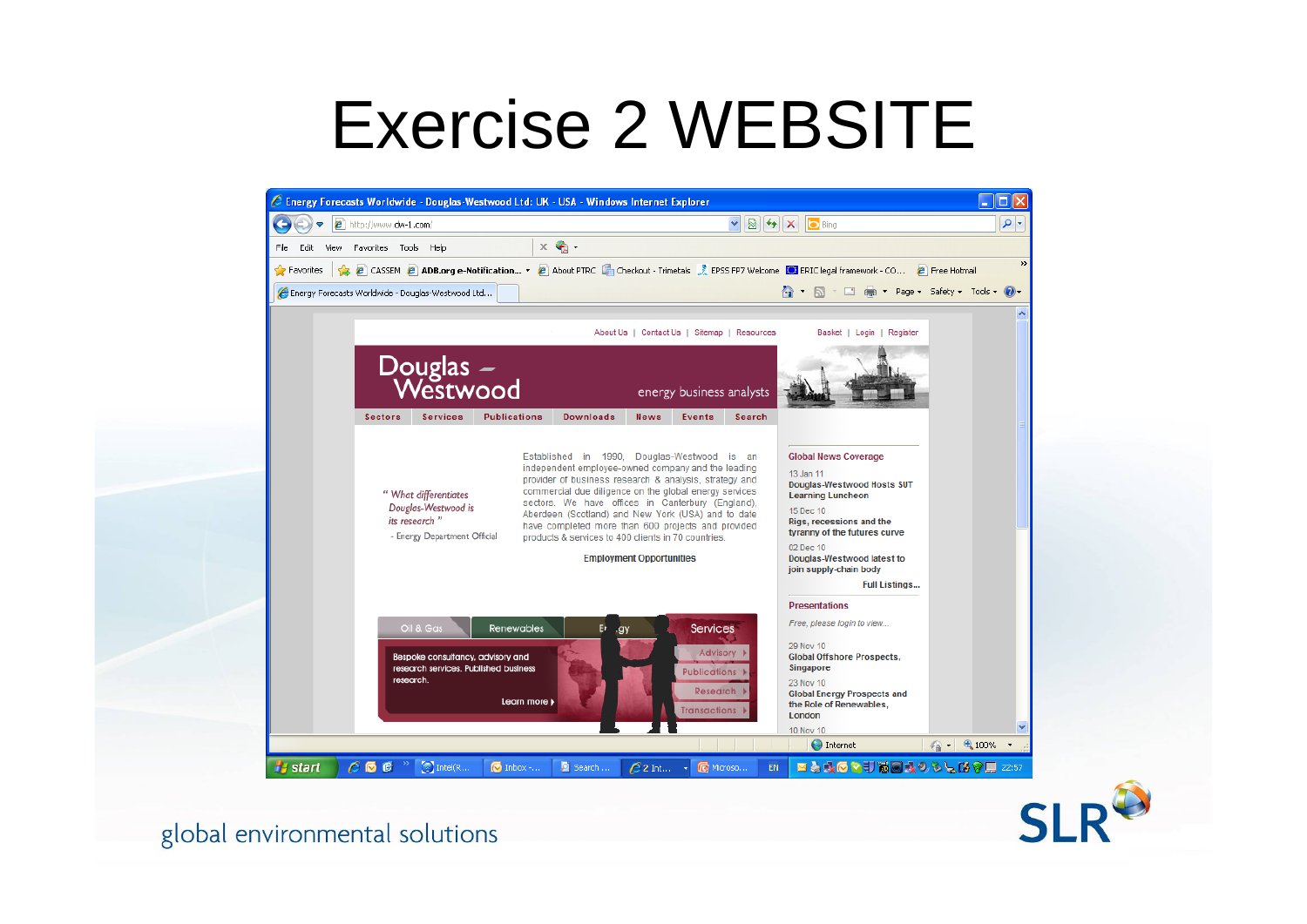## WEBSITE

- Easy to navigate
- Brief company history
- Profile of senior consultants
- Description of projects completed client profile, tasks, duration, value, references
- Annual Reports with evidence of financial strength
- Reports that are in the public domain

Outsource design but retain control of CMS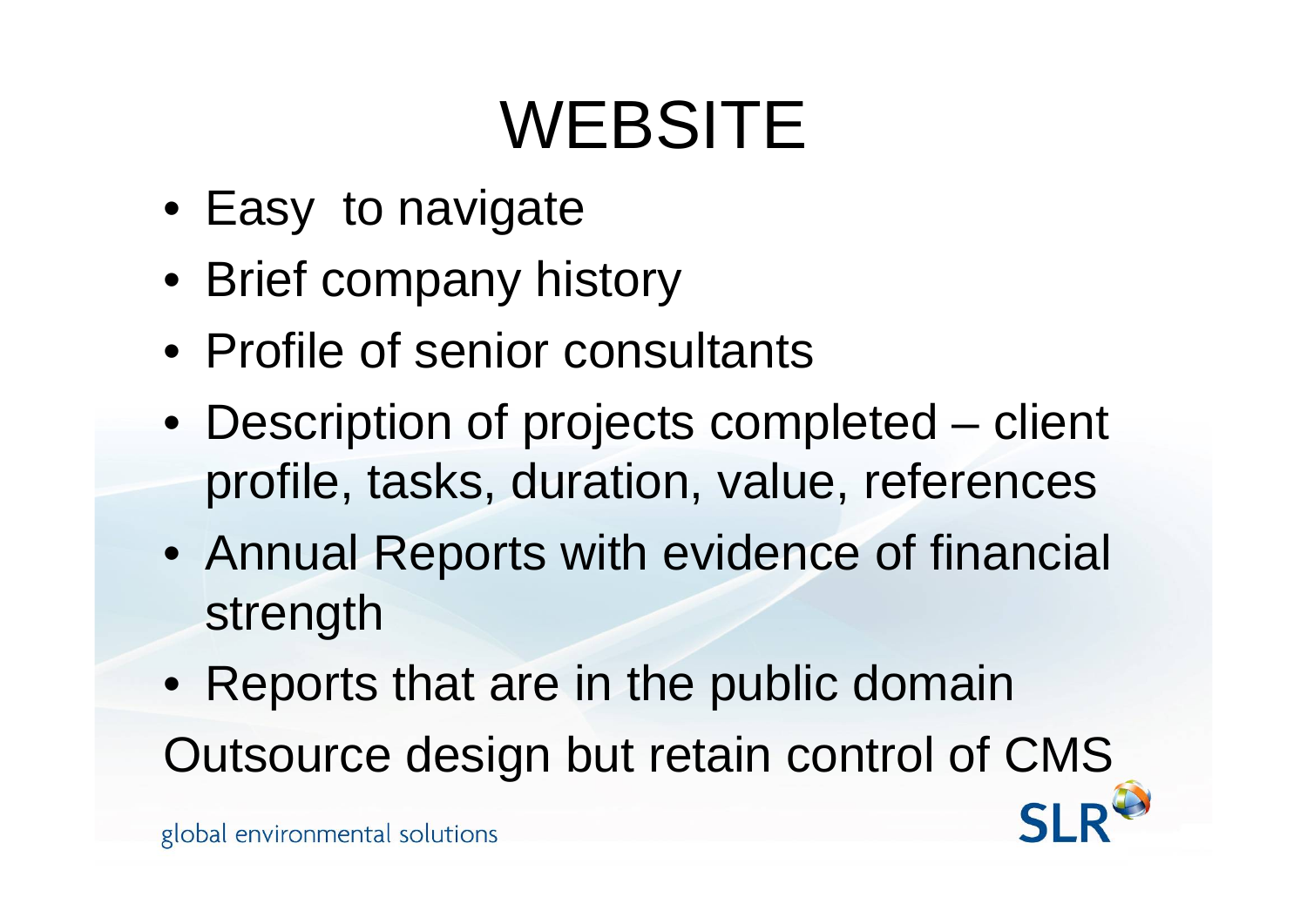## Existing Clients

- Secure follow on business
	- Go the extra mile
	- Increase the amount of client contact
	- Build business relationship
- Cross sell services
	- Research the clients business
- Find & pursue the next opportunity

"Managing the Professional Service Firm", David Maister, 2003

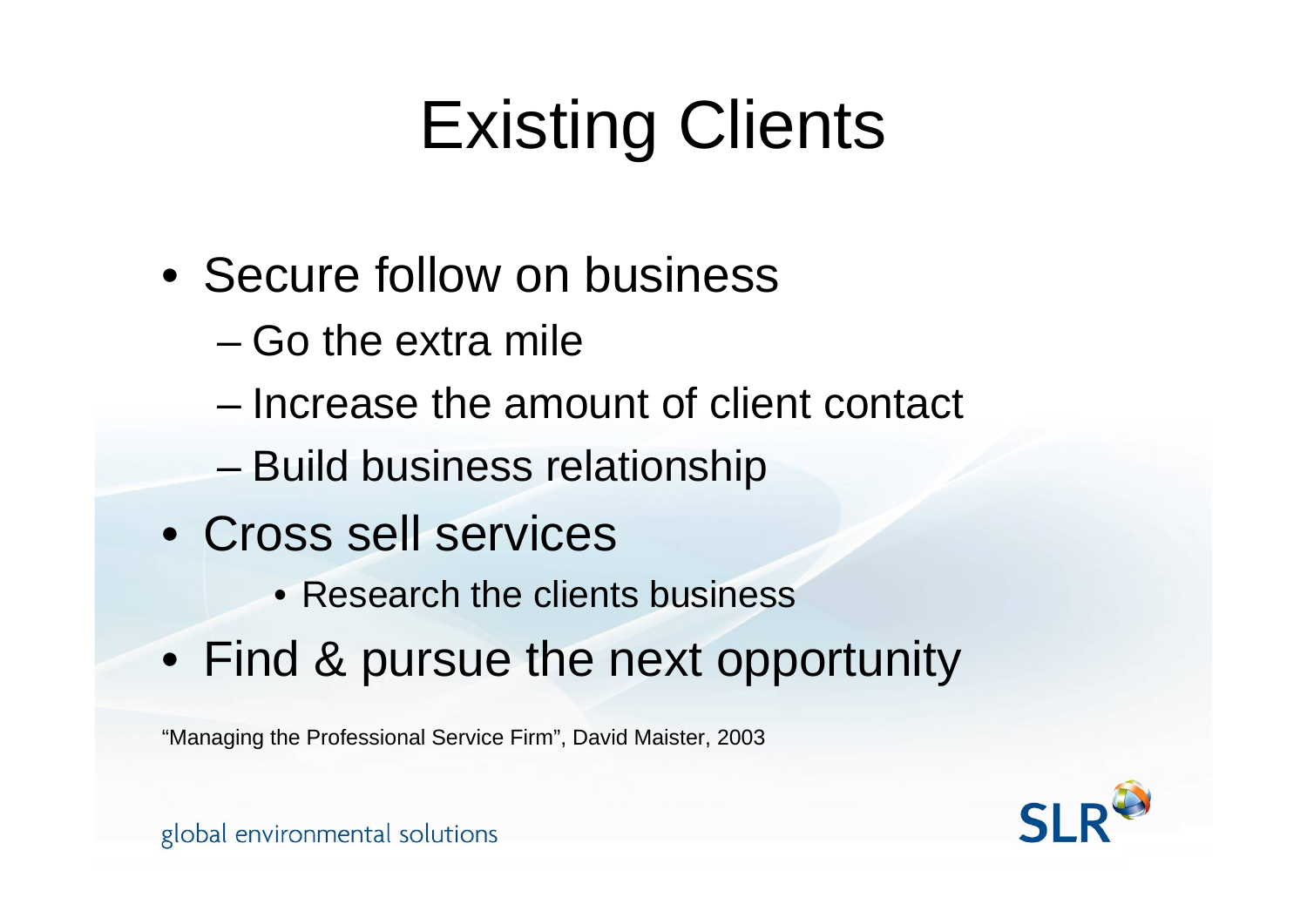## INTERNATIONAL WORK WB, EU, ADB

- "Collaborate to compete"
- Subscribe to a tender service Assortis, **Devex**
- Need to visit desk officers in Washington DC, Manila, Brussels regularly
- Find local partners
- Geoscience Alliance

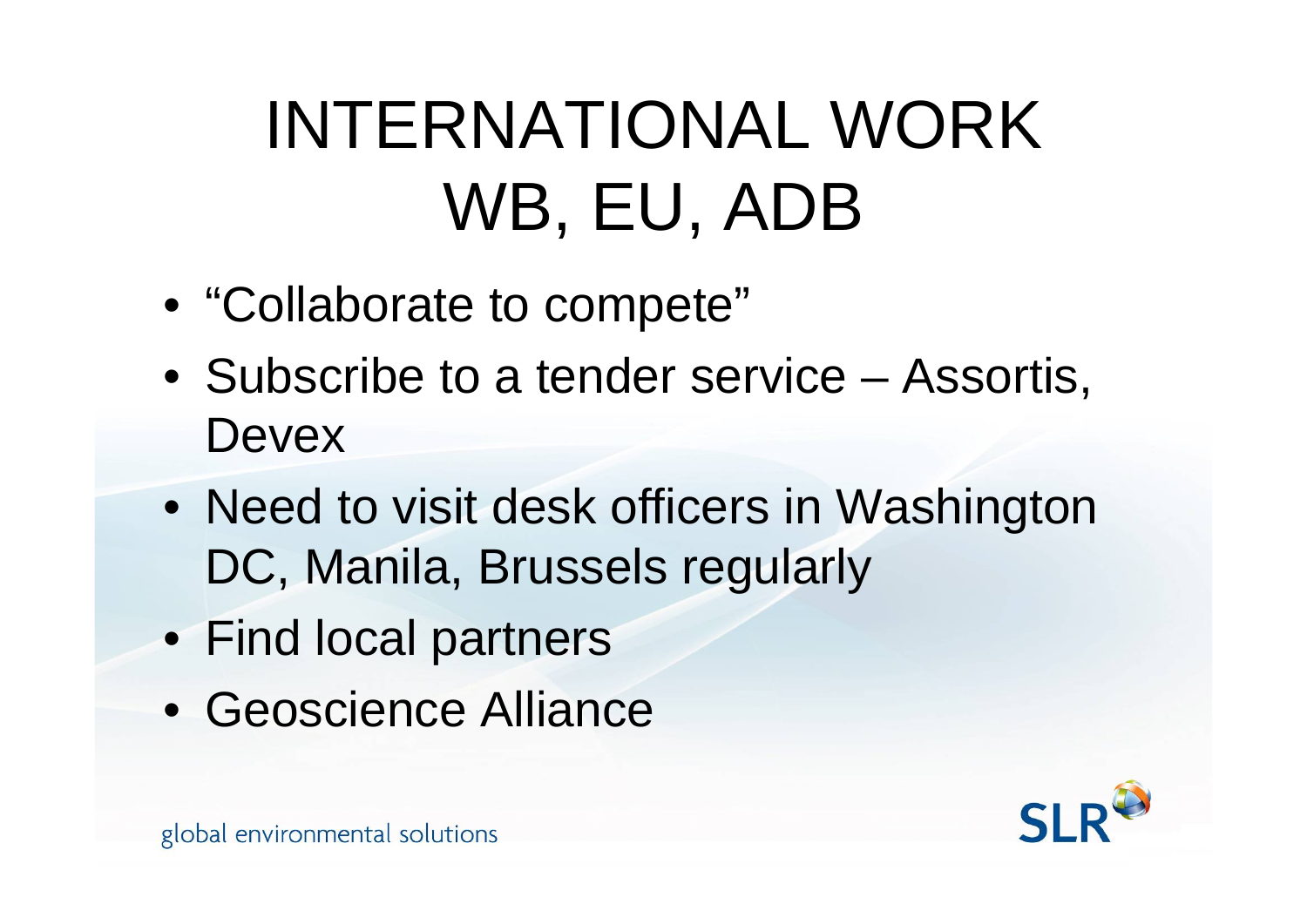## **Thank You**



# Happy Hunting !